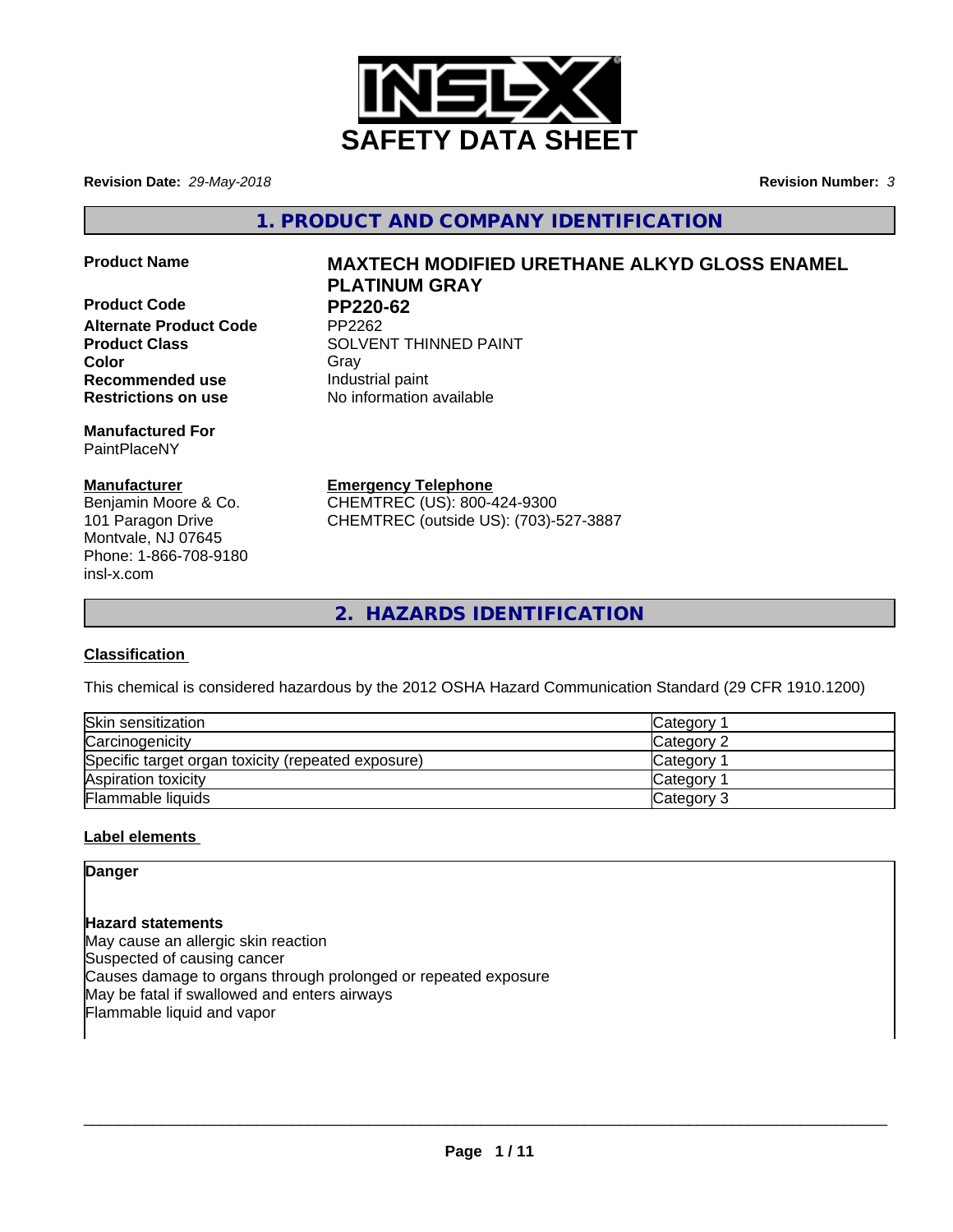#### \_\_\_\_\_\_\_\_\_\_\_\_\_\_\_\_\_\_\_\_\_\_\_\_\_\_\_\_\_\_\_\_\_\_\_\_\_\_\_\_\_\_\_\_\_\_\_\_\_\_\_\_\_\_\_\_\_\_\_\_\_\_\_\_\_\_\_\_\_\_\_\_\_\_\_\_\_\_\_\_\_\_\_\_\_\_\_\_\_\_\_\_\_ PP220-62 - **MAXTECH MODIFIED URETHANE ALKYD GLOSS ENAMEL PLATINUM GRAY**



**Appearance** liquid

**Odor** solvent

#### **Precautionary Statements - Prevention**

Obtain special instructions before use Do not handle until all safety precautions have been read and understood Use personal protective equipment as required Contaminated work clothing should not be allowed out of the workplace Wear protective gloves Do not breathe dust/fume/gas/mist/vapors/spray Wash face, hands and any exposed skin thoroughly after handling Do not eat, drink or smoke when using this product Keep away from heat, hot surfaces, sparks, open flames and other ignition sources. No smoking Keep container tightly closed Ground/bond container and receiving equipment Use explosion-proof electrical/ventilating/lighting/equipment Use only non-sparking tools Take precautionary measures against static discharge

#### **Precautionary Statements - Response**

IF exposed or concerned: Get medical advice/attention **Skin** If skin irritation or rash occurs: Get medical advice/attention Wash contaminated clothing before reuse IF ON SKIN (or hair): Remove/Take off immediately all contaminated clothing. Rinse skin with water/shower **Ingestion** IF SWALLOWED: Immediately call a POISON CENTER or doctor/physician Do NOT induce vomiting **Fire** In case of fire: Use CO2, dry chemical, or foam for extinction

#### **Precautionary Statements - Storage**

Store locked up Store in a well-ventilated place. Keep cool

#### **Precautionary Statements - Disposal**

Dispose of contents/container to an approved waste disposal plant

#### **Hazards not otherwise classified (HNOC)**

Rags, steel wool or waste soaked with this product may spontaneously catch fire if improperly discarded

#### **Other information**

No information available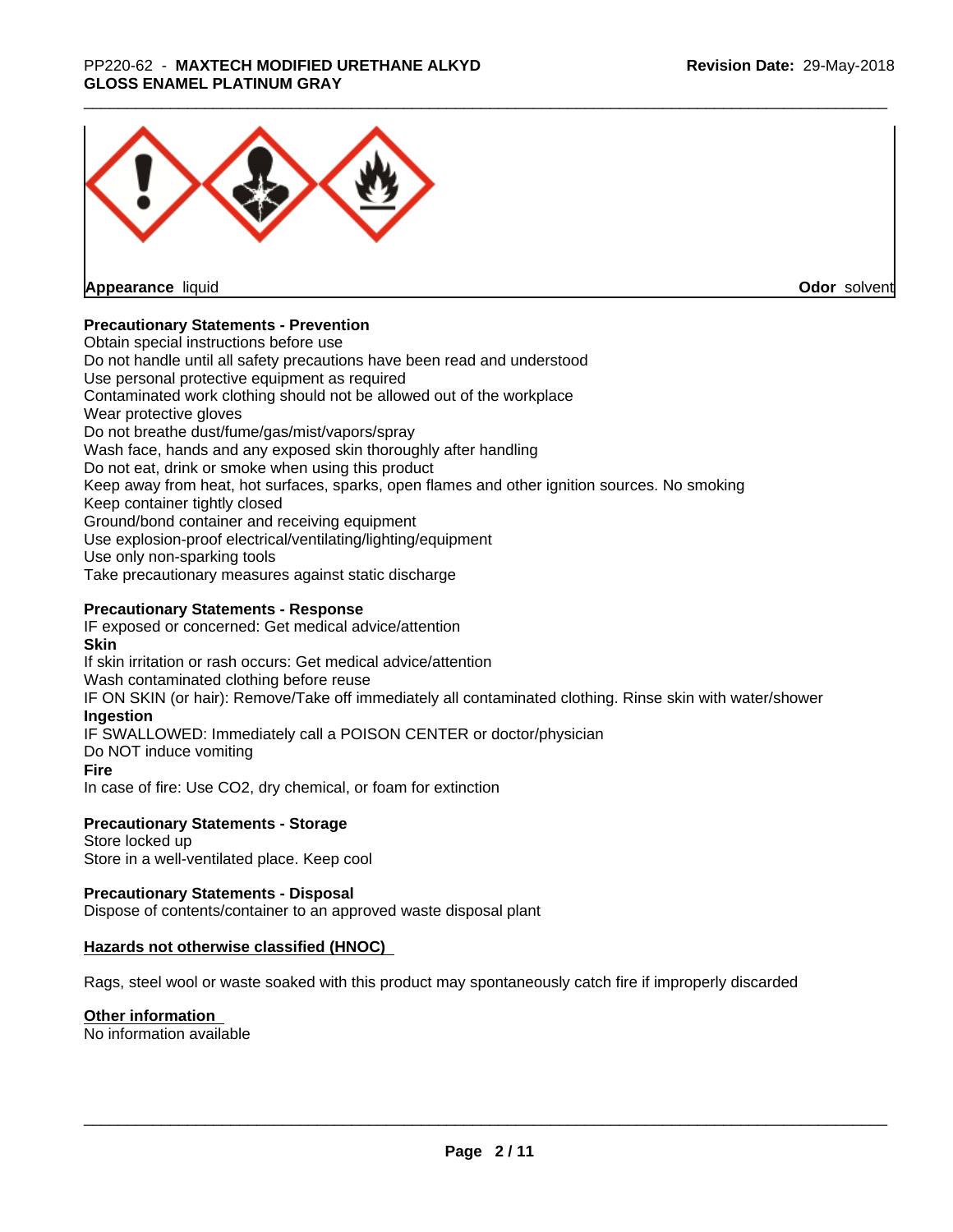# **3. COMPOSITION/INFORMATION ON INGREDIENTS**

| <b>Chemical name</b>                       | <b>CAS No.</b> | Weight-% |
|--------------------------------------------|----------------|----------|
| Stoddard solvent                           | 8052-41-3      | 30       |
| Titanium dioxide                           | 13463-67-7     |          |
| Limestone                                  | 1317-65-3      | ٠U       |
| Kaolin                                     | 1332-58-7      | ΊÜ       |
| Distillates, petroleum, hydrotreated light | 64742-47-8     |          |
| Cobalt bis(2-ethylhexanoate)               | 136-52-7       | 0.5      |
| Methyl ethyl ketoxime                      | 96-29-7        | 0.5      |
| Ethyl benzene                              | $100 - 41 - 4$ | 0.5      |

|                                                  | 4. FIRST AID MEASURES                                                                                                                                                                                                               |
|--------------------------------------------------|-------------------------------------------------------------------------------------------------------------------------------------------------------------------------------------------------------------------------------------|
| <b>General Advice</b>                            | If symptoms persist, call a physician. Show this safety data sheet to the doctor in<br>attendance.                                                                                                                                  |
| <b>Eye Contact</b>                               | Immediately flush with plenty of water. After initial flushing, remove any contact<br>lenses and continue flushing for at least 15 minutes. Keep eye wide open while<br>rinsing. If symptoms persist, call a physician.             |
| <b>Skin Contact</b>                              | Wash off immediately with soap and plenty of water while removing all<br>contaminated clothes and shoes. If skin irritation persists, call a physician. Wash<br>clothing before reuse. Destroy contaminated articles such as shoes. |
| <b>Inhalation</b>                                | Move to fresh air. If symptoms persist, call a physician.<br>If not breathing, give artificial respiration. Call a physician immediately.                                                                                           |
| <b>Ingestion</b>                                 | Clean mouth with water and afterwards drink plenty of water. Do not induce<br>vomiting without medical advice. Never give anything by mouth to an unconscious<br>person. Consult a physician.                                       |
| <b>Protection Of First-Aiders</b>                | Use personal protective equipment.                                                                                                                                                                                                  |
| <b>Most Important</b><br><b>Symptoms/Effects</b> | May cause allergic skin reaction.                                                                                                                                                                                                   |
| <b>Notes To Physician</b>                        | Treat symptomatically.                                                                                                                                                                                                              |
|                                                  |                                                                                                                                                                                                                                     |

**5. FIRE-FIGHTING MEASURES**

| <b>Suitable Extinguishing Media</b>                                    | Foam, dry powder or water. Use extinguishing measures<br>that are appropriate to local circumstances and the<br>surrounding environment.                                       |
|------------------------------------------------------------------------|--------------------------------------------------------------------------------------------------------------------------------------------------------------------------------|
| <b>Protective Equipment And Precautions For</b><br><b>Firefighters</b> | As in any fire, wear self-contained breathing apparatus<br>pressure-demand, MSHA/NIOSH (approved or equivalent)<br>and full protective gear.                                   |
| <b>Specific Hazards Arising From The Chemical</b>                      | Combustible material. Closed containers may rupture if<br>exposed to fire or extreme heat. Keep product and empty<br>container away from heat and sources of ignition. Thermal |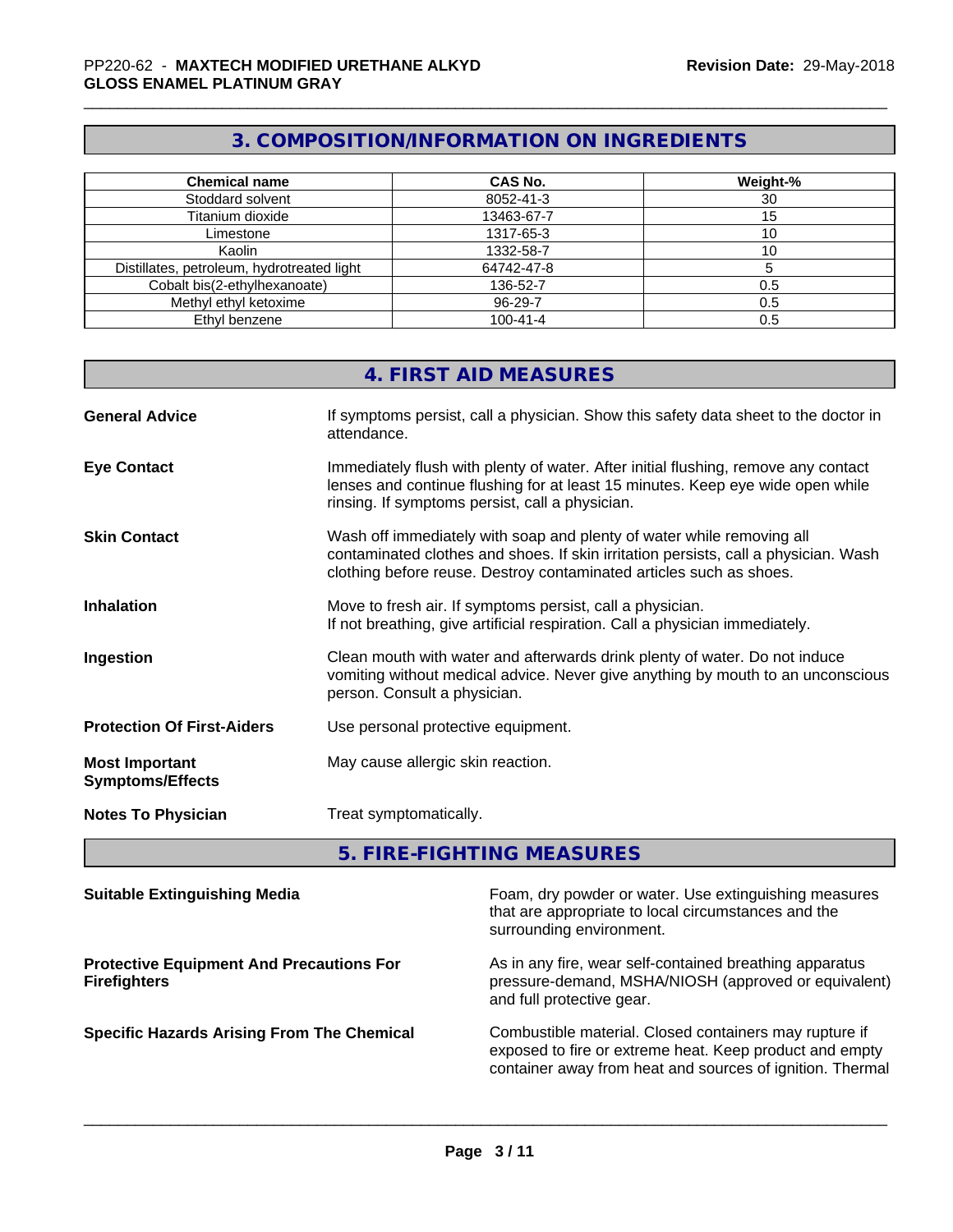|                                                                                  |                 | vapors.                        | decomposition can lead to release of irritating gases and |
|----------------------------------------------------------------------------------|-----------------|--------------------------------|-----------------------------------------------------------|
| <b>Sensitivity To Mechanical Impact</b>                                          |                 | No.                            |                                                           |
| <b>Sensitivity To Static Discharge</b>                                           |                 | Yes                            |                                                           |
| <b>Flash Point Data</b><br>Flash Point (°F)<br>Flash Point (°C)<br><b>Method</b> |                 | 104<br>40<br><b>PMCC</b>       |                                                           |
| <b>Flammability Limits In Air</b>                                                |                 |                                |                                                           |
| Lower flammability limit:<br><b>Upper flammability limit:</b>                    |                 | Not available<br>Not available |                                                           |
| <b>NFPA</b><br>Health: 1                                                         | Flammability: 2 | <b>Instability: 0</b>          | <b>Special: Not Applicable</b>                            |
| <b>NFPA Legend</b><br>0 - Not Hazardous                                          |                 |                                |                                                           |

- 
- 1 Slightly
- 2 Moderate
- 3 High
- 4 Severe

*The ratings assigned are only suggested ratings, the contractor/employer has ultimate responsibilities for NFPA ratings where this system is used.*

*Additional information regarding the NFPA rating system is available from the National Fire Protection Agency (NFPA) at www.nfpa.org.*

| 6. ACCIDENTAL RELEASE MEASURES                                                                                                                                                                                                                                                                                                                                                                                   |
|------------------------------------------------------------------------------------------------------------------------------------------------------------------------------------------------------------------------------------------------------------------------------------------------------------------------------------------------------------------------------------------------------------------|
| <b>Personal Precautions</b><br>Use personal protective equipment. Remove all sources of ignition.                                                                                                                                                                                                                                                                                                                |
| Prevent further leakage or spillage if safe to do so. Do not allow material to<br><b>Other Information</b><br>contaminate ground water system. Prevent product from entering drains. Do not<br>flush into surface water or sanitary sewer system. Local authorities should be<br>advised if significant spillages cannot be contained.                                                                           |
| See Section 12 for additional Ecological Information.<br><b>Environmental precautions</b>                                                                                                                                                                                                                                                                                                                        |
| Dam up. Soak up with inert absorbent material. Pick up and transfer to properly<br><b>Methods for Cleaning Up</b><br>labeled containers. Clean contaminated surface thoroughly.                                                                                                                                                                                                                                  |
| 7. HANDLING AND STORAGE                                                                                                                                                                                                                                                                                                                                                                                          |
| Use only in area provided with appropriate exhaust ventilation. Do not breathe<br><b>Handling</b><br>vapors or spray mist. Wear personal protective equipment. Take precautionary<br>measures against static discharges. To avoid ignition of vapors by static electricity<br>discharge, all metal parts of the equipment must be grounded. Keep away from<br>open flames, hot surfaces and sources of ignition. |
| Keep containers tightly closed in a dry, cool and well-ventilated place. Keep away<br><b>Storage</b><br>from heat. Keep away from open flames, hot surfaces and sources of ignition.                                                                                                                                                                                                                             |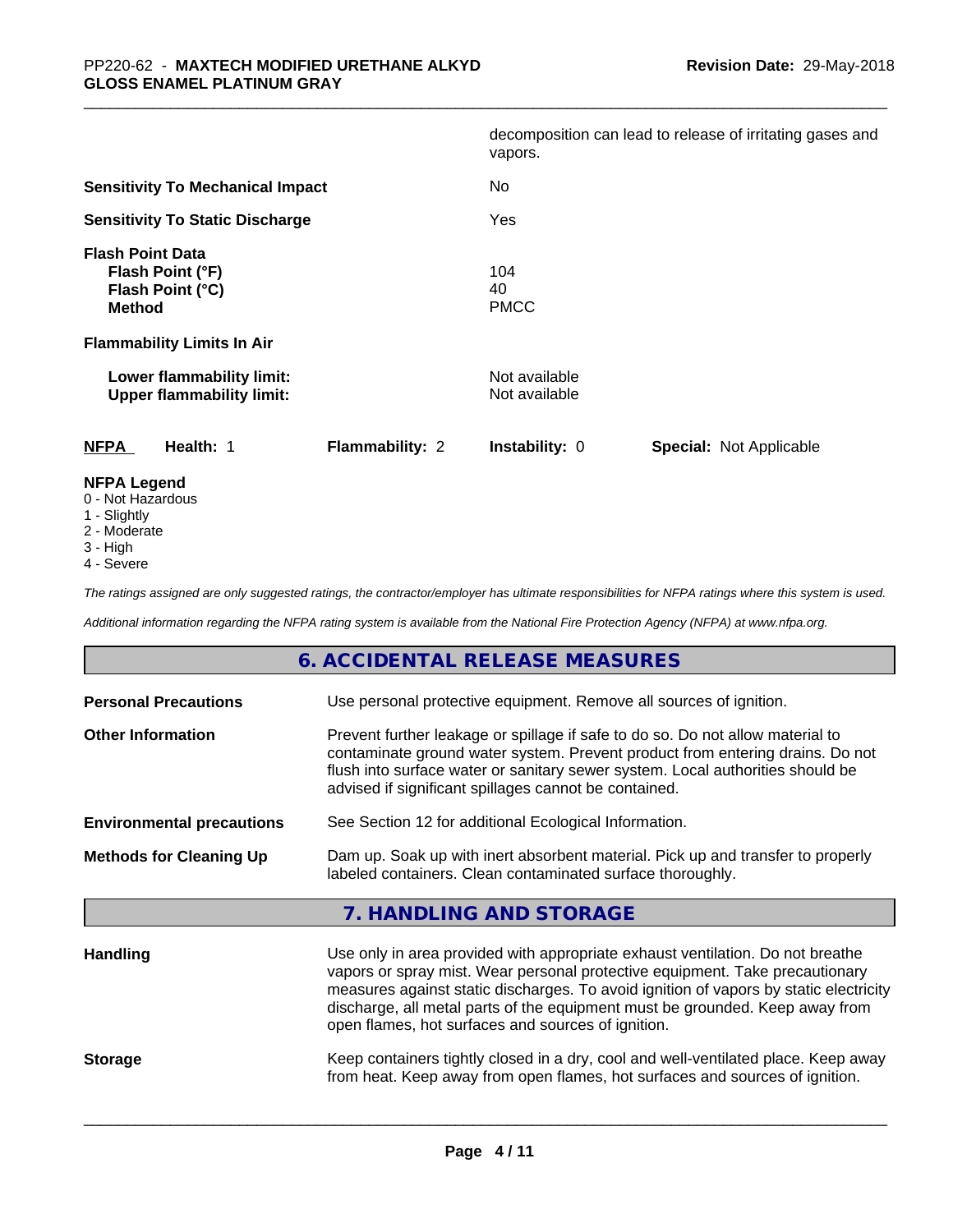Keep in properly labeled containers. Keep out of the reach of children.

 **DANGER** - Rags, steel wool or waste soaked with this product may spontaneously catch fire if improperly discarded. Immediately after use, place rags, steel wool or waste in a sealed water-filled metal container.

**Incompatible Materials Incompatible with strong acids and bases and strong oxidizing agents.** 

**8. EXPOSURE CONTROLS / PERSONAL PROTECTION**

#### **Exposure Limits**

| <b>Chemical name</b> | <b>ACGIH TLV</b>          | <b>OSHA PEL</b>              |
|----------------------|---------------------------|------------------------------|
| Stoddard solvent     | 100 ppm - TWA             | 500 ppm - TWA                |
|                      |                           | 2900 mg/m <sup>3</sup> - TWA |
| Titanium dioxide     | 10 mg/m $3$ - TWA         | $15 \text{ mg/m}^3$ - TWA    |
| Limestone            | N/E                       | 15 mg/m $3$ - TWA            |
|                      |                           | $5 \text{ mg/m}^3$ - TWA     |
| Kaolin               | 2 mg/m <sup>3</sup> - TWA | 15 mg/m $3$ - TWA            |
|                      |                           | $5 \text{ mg/m}^3$ - TWA     |
| Ethyl benzene        | 20 ppm - TWA              | 100 ppm - TWA                |
|                      |                           | 435 mg/m $3$ - TWA           |

#### **Legend**

ACGIH - American Conference of Governmental Industrial Hygienists Exposure Limits OSHA - Occupational Safety & Health Administration Exposure Limits N/E - Not Established

**Engineering Measures** Ensure adequate ventilation, especially in confined areas.

#### **Personal Protective Equipment**

| <b>Eye/Face Protection</b><br><b>Skin Protection</b><br><b>Respiratory Protection</b> | Safety glasses with side-shields.<br>Long sleeved clothing. Protective gloves.<br>In operations where exposure limits are exceeded, use a NIOSH approved<br>respirator that has been selected by a technically qualified person for the specific<br>work conditions. When spraying the product or applying in confined areas, wear a<br>NIOSH approved respirator specified for paint spray or organic vapors. |
|---------------------------------------------------------------------------------------|----------------------------------------------------------------------------------------------------------------------------------------------------------------------------------------------------------------------------------------------------------------------------------------------------------------------------------------------------------------------------------------------------------------|
| <b>Hygiene Measures</b>                                                               | Avoid contact with skin, eyes and clothing. Remove and wash contaminated<br>clothing before re-use. Wash thoroughly after handling. When using do not eat,<br>drink or smoke.                                                                                                                                                                                                                                  |

# **9. PHYSICAL AND CHEMICAL PROPERTIES**

**Appearance** liquid **Density (lbs/gal)** 9.40 - 9.50 **Specific Gravity** 1.12 - 1.14

**Odor** solvent **Odor Threshold No information available** No information available **pH** No information available **Viscosity (cps)** No information available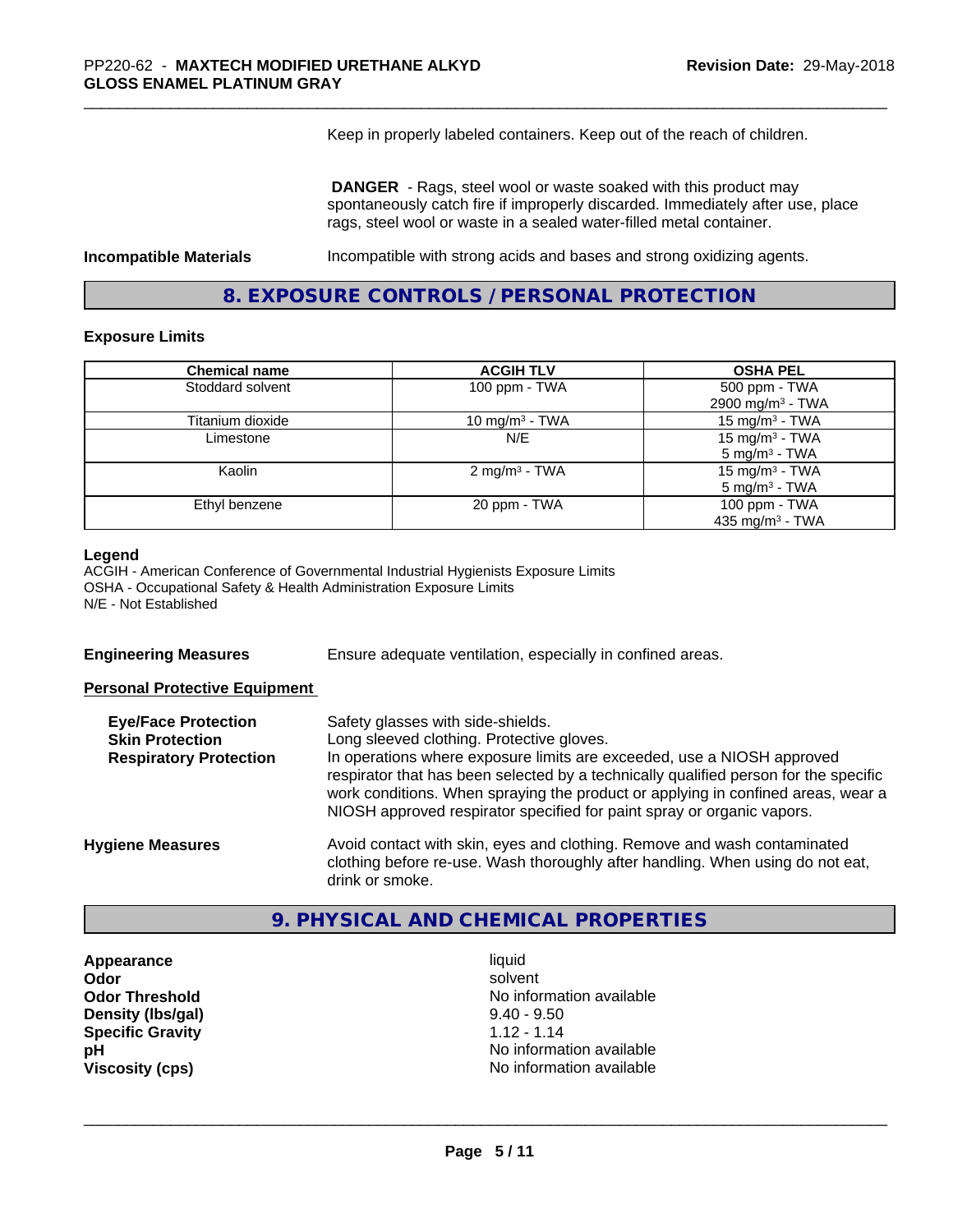**Solubility(ies)** No information available **Water solubility**<br> **Evaporation Rate**<br> **Evaporation Rate**<br> **Evaporation Rate Vapor pressure @20 °C (kPa)** No information available<br> **Vapor density** No information available **Wt. % Solids** 65 - 75 **Vol. % Solids** 50 - 60 **Wt. % Volatiles** 25 - 35 **Vol. % Volatiles VOC Regulatory Limit (g/L)** <340 **Boiling Point (°F)** 279 **Boiling Point (°C)** 137 **Freezing Point (°F)**<br> **Freezing Point (°C)**<br> **Freezing Point (°C)**<br> **No information available Flash Point (°F)** 104 **Flash Point (°C)** 40<br> **Method** PMCC **Method** PMCC **Flammability (solid, gas)** Not applicable **Upper flammability limit:** No information available **Lower flammability limit:** No information available **Autoignition Temperature (°F)** No information available **Autoignition Temperature (°C)** No information available **Decomposition Temperature (°F)** No information available **Decomposition Temperature (°C)** No information available **Partition coefficient Contract Contract Contract Contract Contract Contract Contract Contract Contract Contract Contract Contract Contract Contract Contract Contract Contract Contract Contract Contract Contract Contract** 

**Evaporation Rate** No information available **No information available Freezing Point (°C)** No information available

# **10. STABILITY AND REACTIVITY**

| <b>Reactivity</b>                       | Not Applicable                                                                           |
|-----------------------------------------|------------------------------------------------------------------------------------------|
| <b>Chemical Stability</b>               | Stable under normal conditions. Hazardous polymerisation<br>does not occur.              |
| <b>Conditions to avoid</b>              | Keep away from open flames, hot surfaces, static<br>electricity and sources of ignition. |
| <b>Incompatible Materials</b>           | Incompatible with strong acids and bases and strong<br>oxidizing agents.                 |
| <b>Hazardous Decomposition Products</b> | Thermal decomposition can lead to release of irritating<br>gases and vapors.             |
| Possibility of hazardous reactions      | None under normal conditions of use.                                                     |

# **11. TOXICOLOGICAL INFORMATION**

#### **Product Information**

#### **Information on likely routes of exposure**

**Principal Routes of Exposure** Eye contact, skin contact and inhalation.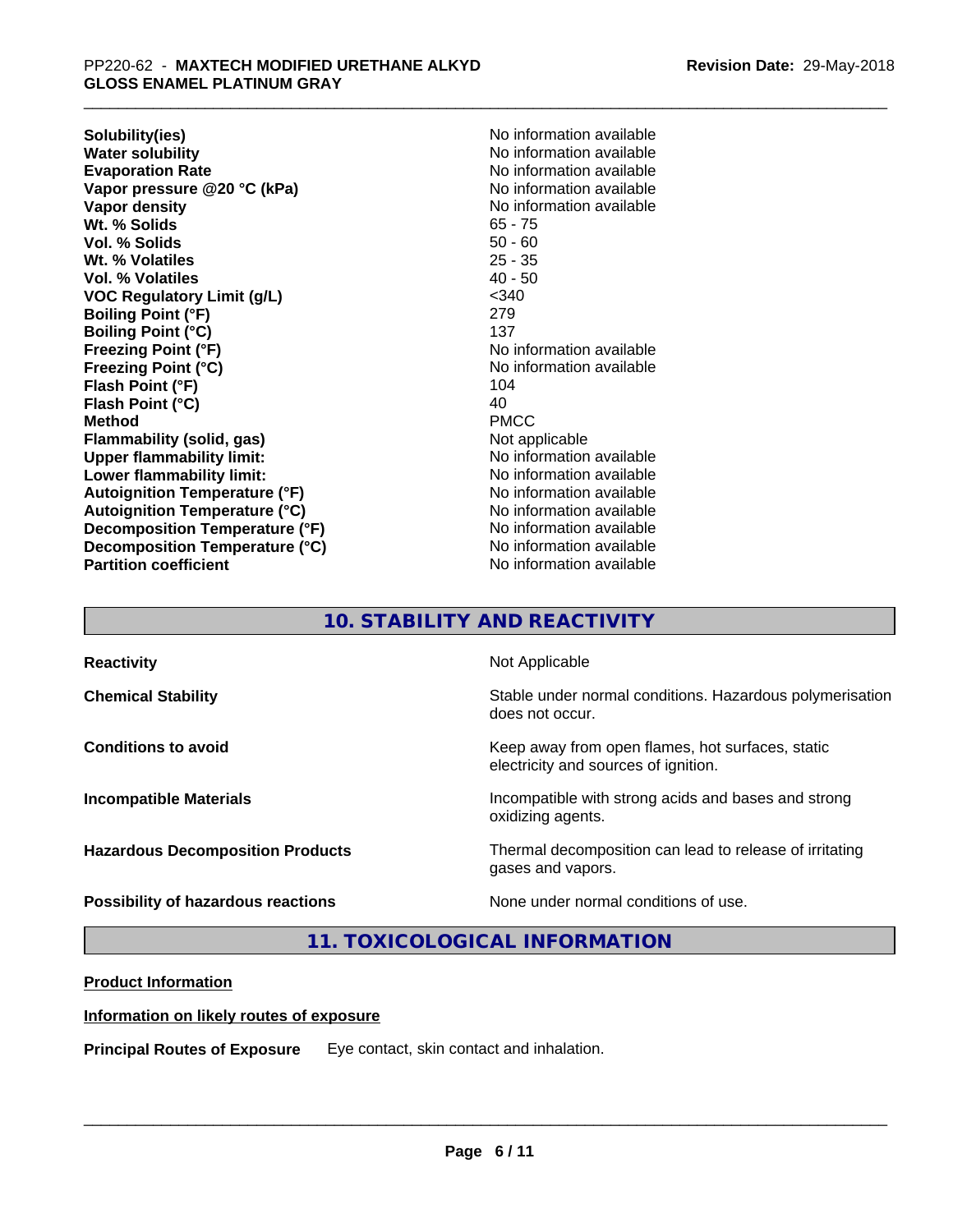| <b>Acute Toxicity</b>           |                                                                                                                                                                                                                                      |
|---------------------------------|--------------------------------------------------------------------------------------------------------------------------------------------------------------------------------------------------------------------------------------|
| <b>Product Information</b>      | Repeated or prolonged exposure to organic solvents may lead to permanent brain<br>and nervous system damage. Intentional misuse by deliberately concentrating and<br>inhaling vapors may be harmful or fatal.                        |
|                                 | Symptoms related to the physical, chemical and toxicological characteristics                                                                                                                                                         |
| <b>Symptoms</b>                 | No information available.                                                                                                                                                                                                            |
|                                 | Delayed and immediate effects as well as chronic effects from short and long-term exposure                                                                                                                                           |
| Eye contact                     | Contact with eyes may cause irritation.                                                                                                                                                                                              |
| <b>Skin contact</b>             | May cause skin irritation and/or dermatitis. Prolonged skin contact may defat the<br>skin and produce dermatitis.                                                                                                                    |
| Ingestion                       | Ingestion may cause irritation to mucous membranes. Small amounts of this<br>product aspirated into the respiratory system during ingestion or vomiting may<br>cause mild to severe pulmonary injury, possibly progressing to death. |
| <b>Inhalation</b>               | High vapor / aerosol concentrations are irritating to the eyes, nose, throat and<br>lungs and may cause headaches, dizziness, drowsiness, unconsciousness, and<br>other central nervous system effects.                              |
| <b>Sensitization</b>            | May cause an allergic skin reaction.                                                                                                                                                                                                 |
| <b>Neurological Effects</b>     | No information available.                                                                                                                                                                                                            |
| <b>Mutagenic Effects</b>        | No information available.                                                                                                                                                                                                            |
| <b>Reproductive Effects</b>     | No information available.                                                                                                                                                                                                            |
| <b>Developmental Effects</b>    | No information available.                                                                                                                                                                                                            |
| <b>Target organ effects</b>     | No information available.                                                                                                                                                                                                            |
| <b>STOT - repeated exposure</b> | No information available.                                                                                                                                                                                                            |
| <b>STOT - single exposure</b>   | No information available.                                                                                                                                                                                                            |
| <b>Other adverse effects</b>    | No information available.                                                                                                                                                                                                            |
| <b>Aspiration Hazard</b>        | May be harmful if swallowed and enters airways. Small amounts of this product<br>aspirated into the respiratory system during ingestion or vomiting may cause mild<br>to severe pulmonary injury, possibly progressing to death.     |

#### **Numerical measures of toxicity**

#### **The following values are calculated based on chapter 3.1 of the GHS document**

| <b>ATEmix (oral)</b>   | 68857 mg/kg  |
|------------------------|--------------|
| <b>ATEmix (dermal)</b> | 154930 mg/kg |

#### **Component Information**

#### **Acute Toxicity**

Stoddard solvent LD50 Oral: > 5,000 mg/kg (Rat) LD50 Dermal:  $> 3160$  mg/kg (Rabbit) LC50 Inhalation (Vapor): > 6.1 mg/L (Rat) Titanium dioxide LD50 Oral: > 10000 mg/kg (Rat) Kaolin LD50 Oral: > 5000 mg/kg (Rat) Distillates, petroleum, hydrotreated light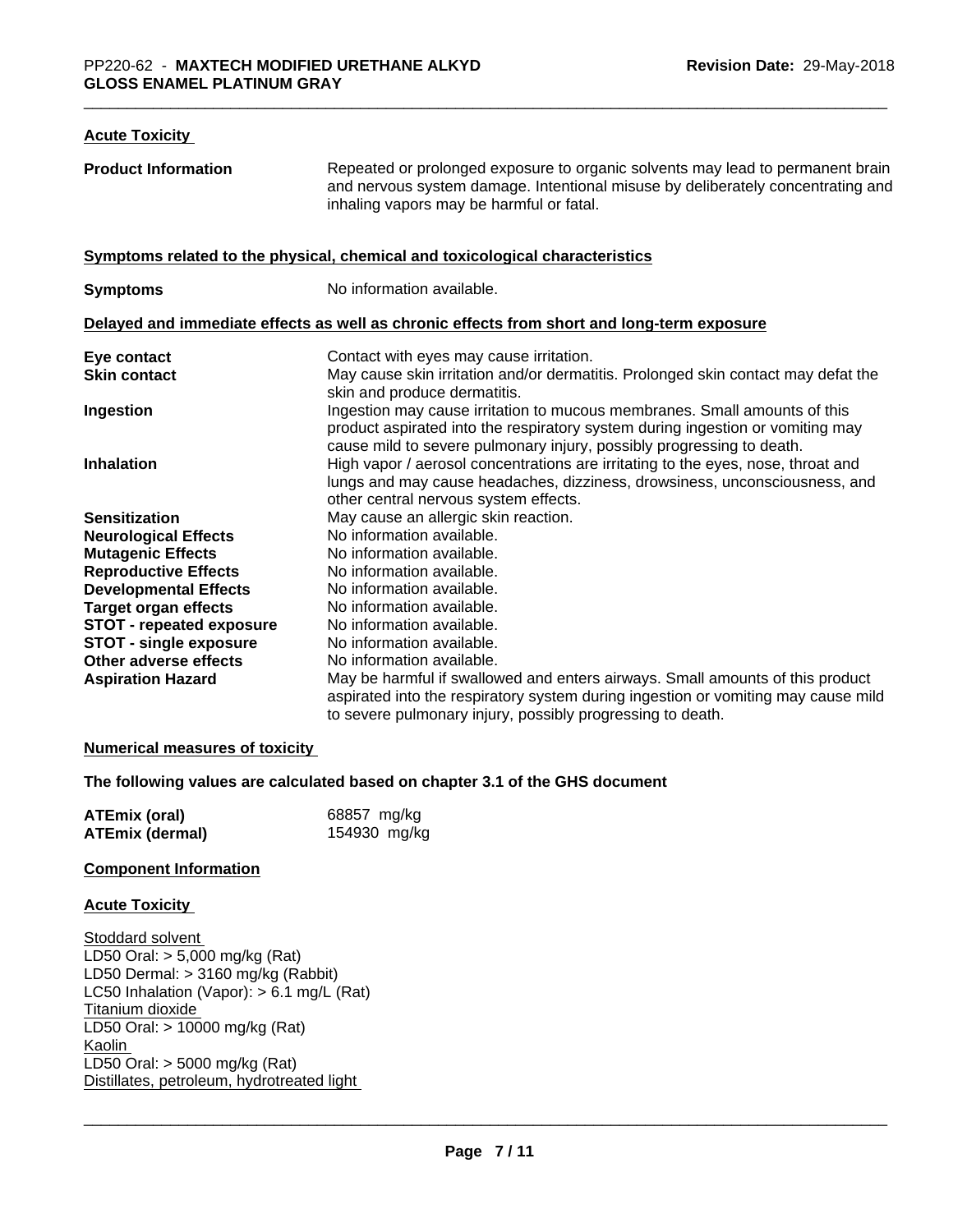LD50 Oral: > 5,000 mg/kg (Rat) LD50 Dermal: > 3,000 mg/kg (Rabbit) Methyl ethyl ketoxime LD50 Oral: 930 mg/kg (Rat) LD50 Dermal: 200 µL/kg (Rabbit) LC50 Inhalation (Vapor): > 4.8 mg/L (Rat) Ethyl benzene LD50 Oral: mg/kg (Rat) LD50 Dermal: > mg/kg (Rabbit) LC50 Inhalation (Vapor): mg/m<sup>3</sup> (Rat, 2 hr.)

#### **Carcinogenicity**

*The information below indicateswhether each agency has listed any ingredient as a carcinogen:.*

| <b>Chemical name</b>         | <b>IARC</b>         | <b>NTP</b> | <b>OSHA</b> |
|------------------------------|---------------------|------------|-------------|
|                              | 2B - Possible Human |            | Listed      |
| Titanium dioxide             | Carcinogen          |            |             |
|                              | 2B - Possible Human |            | Listed      |
| Cobalt bis(2-ethylhexanoate) | Carcinogen          |            |             |
|                              | 2B - Possible Human |            | Listed      |
| Ethyl benzene                | Carcinogen          |            |             |

• Although IARC has classified titanium dioxide as possibly carcinogenic to humans (2B), their summary concludes: "No significant exposure to titanium dioxide is thought to occur during the use of products in which titanium dioxide is bound to other materials, such as paint."

• Cobalt and cobalt compounds are listed as possible human carcinogens by IARC (2B). However, there is inadequate evidence of the carcinogenicity of cobalt and cobalt compounds in humans.

#### **Legend**

IARC - International Agency for Research on Cancer NTP - National Toxicity Program OSHA - Occupational Safety & Health Administration

**12. ECOLOGICAL INFORMATION**

#### **Ecotoxicity Effects**

The environmental impact of this product has not been fully investigated.

#### **Product Information**

### **Acute Toxicity to Fish**

No information available

#### **Acute Toxicity to Aquatic Invertebrates**

No information available

#### **Acute Toxicity to Aquatic Plants**

No information available

#### **Persistence / Degradability**

No information available.

#### **Bioaccumulation**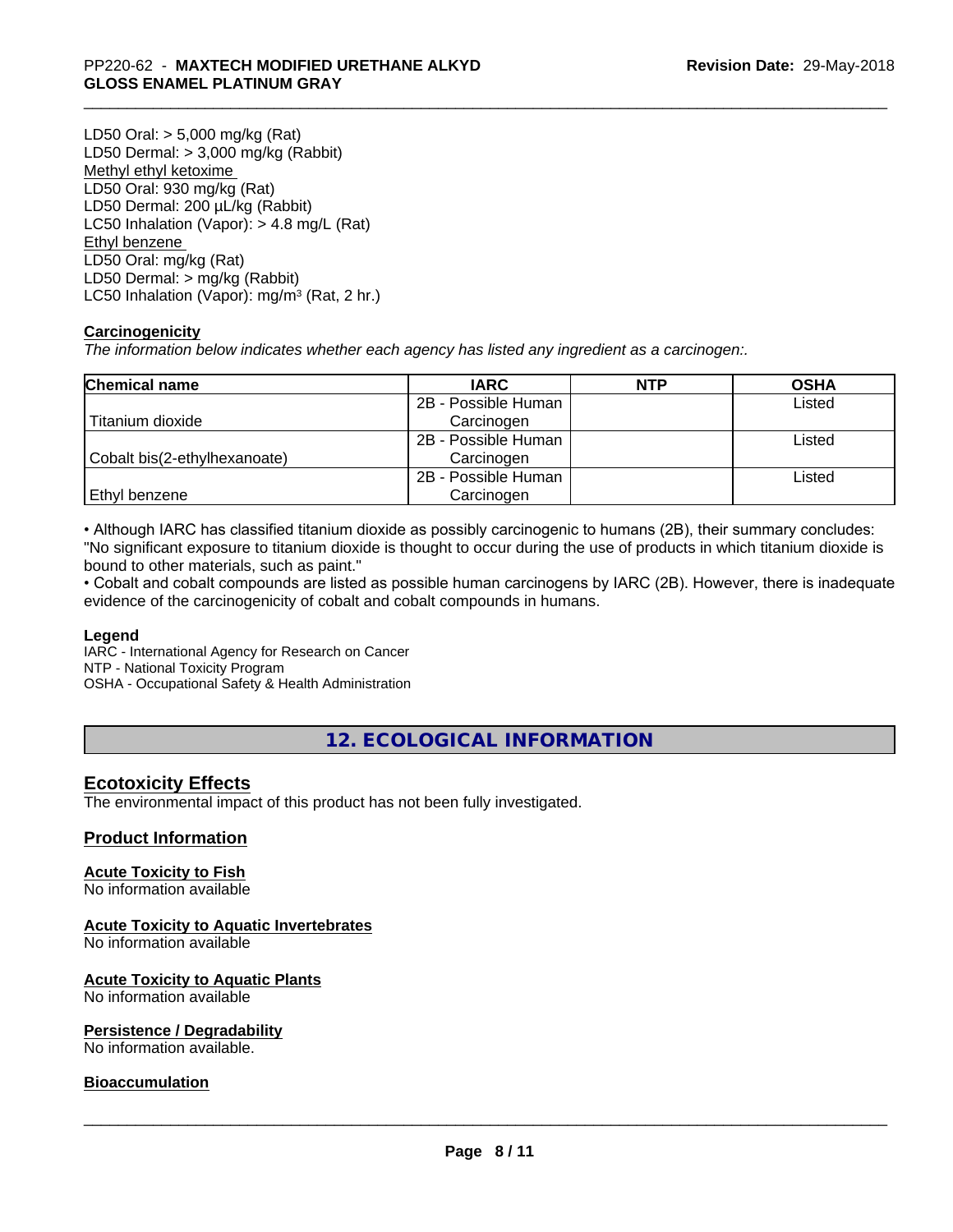No information available.

#### **Mobility in Environmental Media**

No information available.

#### **Ozone**

No information available

#### **Component Information**

#### **Acute Toxicity to Fish**

Titanium dioxide  $LCS0: > 1000$  mg/L (Fathead Minnow - 96 hr.) Methyl ethyl ketoxime LC50: 48 mg/L (Bluegill sunfish - 96 hr.) Ethyl benzene LC50: 12.1 mg/L (Fathead Minnow - 96 hr.)

#### **Acute Toxicity to Aquatic Invertebrates**

Methyl ethyl ketoxime EC50: 750 mg/L (Daphnia magna - 48 hr.) Ethyl benzene EC50: 1.8 mg/L (Daphnia magna - 48 hr.)

#### **Acute Toxicity to Aquatic Plants**

Ethyl benzene EC50: 4.6 mg/L (Green algae (Scenedesmus subspicatus), 72 hrs.)

|                                | 13. DISPOSAL CONSIDERATIONS                                                                                                                                                                                               |
|--------------------------------|---------------------------------------------------------------------------------------------------------------------------------------------------------------------------------------------------------------------------|
| <b>Waste Disposal Method</b>   | Dispose of in accordance with federal, state, and local regulations. Local<br>requirements may vary, consult your sanitation department or state-designated<br>environmental protection agency for more disposal options. |
| <b>Empty Container Warning</b> | Emptied containers may retain product residue. Follow label warnings even after<br>container is emptied. Residual vapors may explode on ignition.                                                                         |
|                                | <b>14. TRANSPORT INFORMATION</b>                                                                                                                                                                                          |

#### **DOT**

| <b>Proper Shipping Name</b> | <b>PAINT</b>                                               |
|-----------------------------|------------------------------------------------------------|
| <b>Hazard class</b>         |                                                            |
| UN-No.                      | UN1263                                                     |
| <b>Packing Group</b>        | Ш                                                          |
| <b>Description</b>          | UN1263, PAINT, 3, III, Marine Pollutant (Stoddard solvent) |
|                             |                                                            |

In the US this material may be reclassified as a Combustible Liquid and is not regulated in containers of less than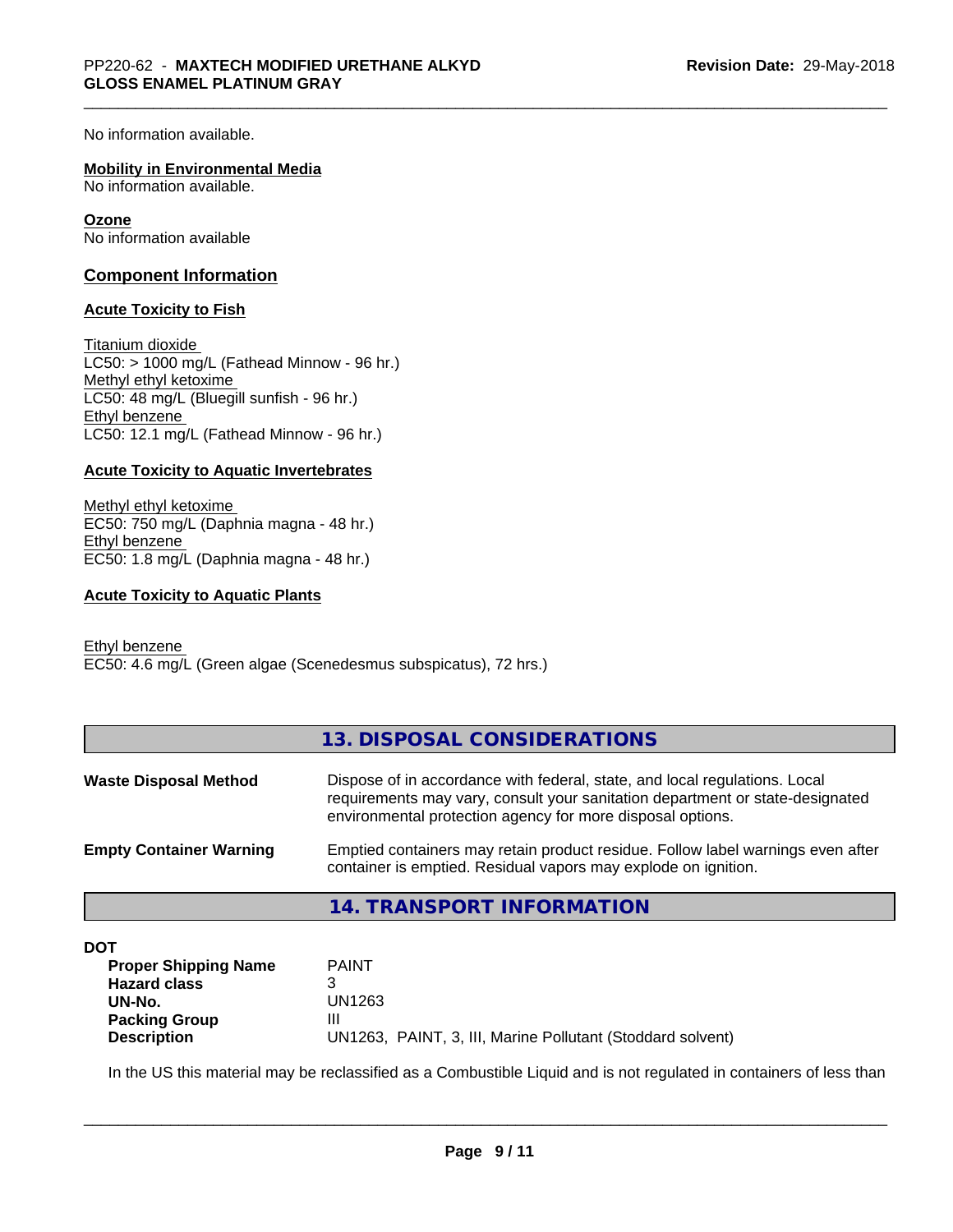119 gallons (450 liters) via surface transportation (refer to 49CFR173.120(b)(2) for further information).

| <b>ICAO/IATA</b> | Contact the preparer for further information. |
|------------------|-----------------------------------------------|
| IMDG / IMO       | Contact the preparer for further information. |
|                  | 15. REGULATORY INFORMATION                    |

### **International Inventories**

| <b>TSCA: United States</b> | Yes - All components are listed or exempt. |
|----------------------------|--------------------------------------------|
| <b>DSL: Canada</b>         | Yes - All components are listed or exempt. |

#### **Federal Regulations**

| SARA 311/312 hazardous categorization |     |  |
|---------------------------------------|-----|--|
| Acute health hazard                   | Yes |  |
| Chronic Health Hazard                 | Yes |  |
| Fire hazard                           | Yes |  |
| Sudden release of pressure hazard     | No. |  |
| <b>Reactive Hazard</b>                | No  |  |

#### **SARA 313**

Section 313 of Title III of the Superfund Amendments and Reauthorization Act of 1986 (SARA). This product contains a chemical or chemicals which are subject to the reporting requirements of the Act and Title 40 of the Code of Federal Regulations, Part 372:

| <b>Chemical name</b>                                                                                                    | CAS No.        | Weight-% | <b>CERCLA/SARA 313</b><br>(de minimis concentration) |  |  |
|-------------------------------------------------------------------------------------------------------------------------|----------------|----------|------------------------------------------------------|--|--|
| Ethyl benzene                                                                                                           | $100 - 41 - 4$ | 0.5      | 0.1                                                  |  |  |
| Clean Air Act, Section 112 Hazardous Air Pollutants (HAPs) (see 40 CFR 61)<br>This product contains the following HAPs: |                |          |                                                      |  |  |
|                                                                                                                         |                |          |                                                      |  |  |
| <b>Chemical name</b>                                                                                                    | CAS No.        | Weight-% | <b>Hazardous Air Pollutant</b><br>(HAP)              |  |  |
| Ethyl benzene                                                                                                           | $100 - 41 - 4$ | 0.5      | Listed                                               |  |  |

#### **US State Regulations**

#### **California Proposition 65**

**A WARNING:** Cancer and Reproductive Harm– www.P65warnings.ca.gov

#### **State Right-to-Know**

| Chemical<br>$    -$<br>name    | ----<br>Mas | Jersev<br><b>New</b><br>- Ju | .<br>anıa |
|--------------------------------|-------------|------------------------------|-----------|
| solvent<br>stodc<br>าลณ<br>. . |             |                              |           |